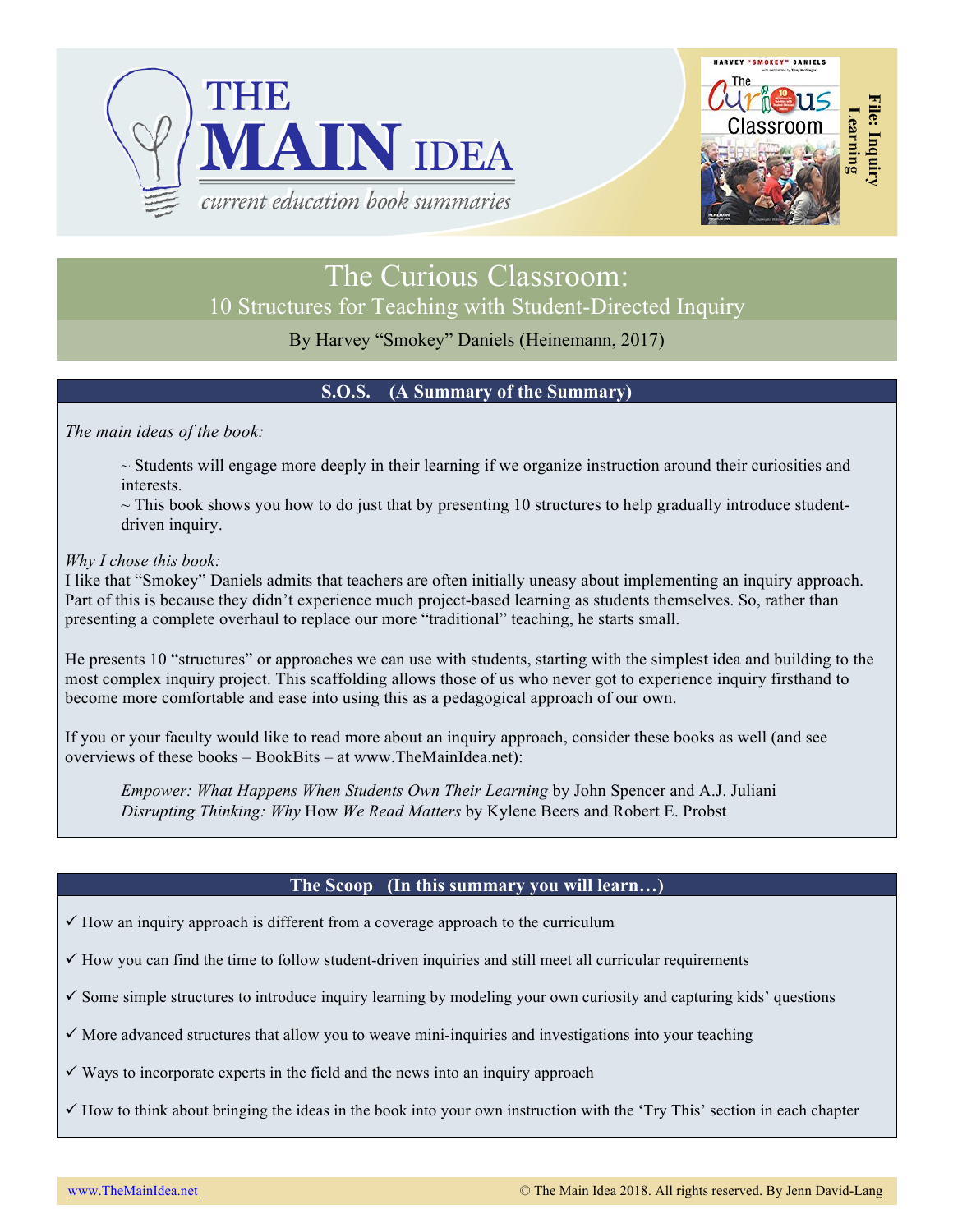### **Introduction**

This book introduces an approach to teaching that deeply engages students in their learning by building lessons out of students' curiosity. Rather than basing instruction on a set curriculum, you start with kids' interests. Using an inquiry approach, students explore and investigate rather than sit, listen, and absorb a textbook. Students become partners in their own learning as they explore the world while teachers navigate a role that alternates between expert, facilitator, and lead learner. So, what exactly does this look like?

In one first-grade class that has already adopted an inquiry approach, the teacher stands at the front and models how *she* approaches a question she has been wondering about, "Is our school in 'Tornado Alley,' and what does that mean?" Then on a piece of chart paper she writes down students' own questions such as:

• Why do zebras have stripes? • What causes a shooting star? • Why isn't everything free?

After this brainstorm, students are released to explore answers to one of these questions and choose to work with a laptop or not, and work with a partner or not. While this is an exciting approach to teaching – for both teachers and students – it does require both courage and adjustments on the part of the teacher. Most schools still have required curricula, standards, and standardized tests. However, it is possible to address these requirements *and* provide an inquiry approach for students. To do this, teachers need to shift their thinking from, "How can I cover the curriculum?" to "How can I make the required curriculum into questions kids can't resist investigating?" This book helps teachers by introducing some simple inquiry-based *structures* to get started, as well as tips for finding the time to address students' interests while still covering the official curriculum.

None of the teachers featured in the book leapt immediately into an inquiry approach. Instead, they began with a few small structures – modeling their own questions, setting up wonder walls to capture students' questions – that are described in the book. Then, when teachers and students became comfortable with these smaller structures, they moved on to larger ones such as a weekly Genius Hour or approaching a required curricular unit by asking kids, "What questions do you have about ?" (the required unit – insects, Wisconsin history, weather, etc.) Still later, teachers were able to implement even more complex inquiry projects by allowing students to respond to the typical issues that arise during the school year – a classmate who had a house fire or the death of the class pet – by discussing, learning, examining, and then taking it one step further by raising awareness, advocacy, or other forms of action.

Daniels argues that the time is ripe to shift our approach and implement a curriculum based on student curiosity. After surviving an era of test-obsessed school reforms, educators are ready to turn to flexibility and choice. Further, research has come out that shows that curiosity and creativity *boost* learning. And we have access to more existing models and tools to support inquiry learning – everything from project-based learning from The Buck Institute to the work of Expeditionary Learning (now ELS) and Responsive Classroom. Given the plethora of technology tools in schools, students have unprecedented levels of access to information and methods to investigate, share, collaborate, and teach. In addition, the power of curiosity to drive learning is also not a new concept. It has deep roots in the ideas of John Dewey, Jerome Bruner, and others.

#### *What is Student-Directed Inquiry?*

The excerpted chart below was co-created with Stephanie Harvey to provide an overview of some differences between an inquiry and a typical coverage approach: (See p. xxii for the full chart.)

| Inquiry Approach               | Coverage Approach                 |
|--------------------------------|-----------------------------------|
| • Student voice and choice     | • Teacher selection and direction |
| • Collaborative work           | • Solitary work                   |
| • Authentic investigations     | • Proxy learning                  |
| • Student as knowledge creator | • Student as information receiver |
| • Teacher as model and coach   | • Teacher as expert and presenter |
| • Real purpose and audience    | • Extrinsic motivators            |

This book describes an approach called "student-directed inquiry" which is a bit different from other student-centered learning approaches. In this approach, student voice and choice are tantamount. Teachers co-plan with students and the planning starts from kids' interests rather than standards or tests. Teachers honor students' curiosity all day long, even to interrupt a lesson. This approach emphasizes collaboration, empathy, and authentic audiences with authentic assessment.

#### *How do we Assess Student-Directed Inquiry?*

Assessing student-directed inquiry will look different from more traditional tests and quizzes. At times you may simply observe students for just 5 or 10 minutes for their engagement and comments without even using a rubric. One idea is to keep a journal with several pages per student to record these types of observations. You can also ask students to take some responsibility for assessment with their own journals and portfolios. It is useful to hold frequent student conferences in which students can describe what they are working on. Also, be sure to document student work by taking photos and videos, and collecting artifacts of student learning through portfolios, writing, charts, and more. When you want to conduct a more formal assessment, you can co-construct a rubric with students or use a generic inquiry rubric like the one excerpted below: (See the full rubric on p. xxix of the book.)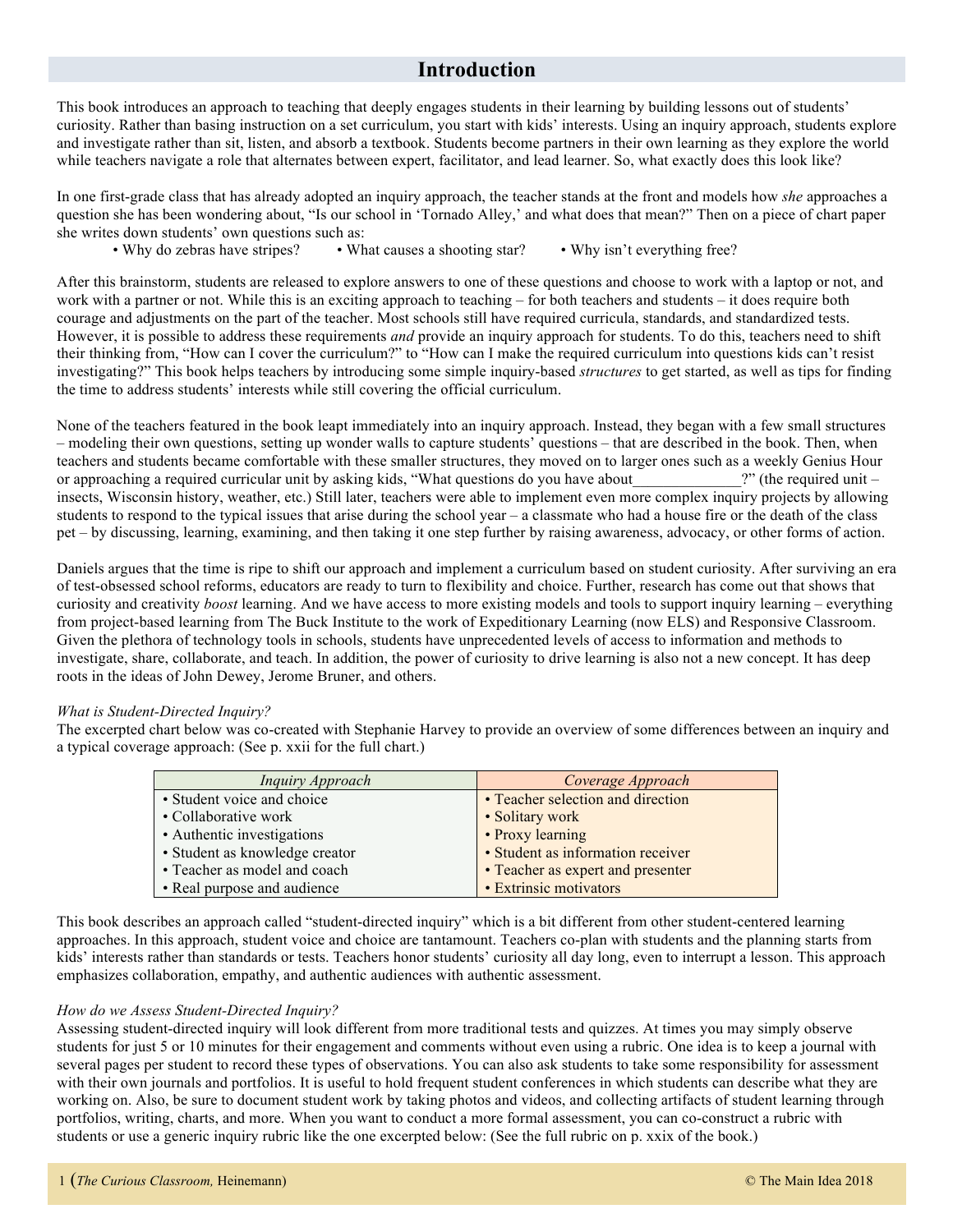| Generic rubric for mini-inquiry process                                 |     |            |         |
|-------------------------------------------------------------------------|-----|------------|---------|
| Can the student                                                         | Yes | Developing | Not Yet |
| Pose a question or topic of curiosity?                                  |     |            |         |
| Locate information about that topic from different sources?             |     |            |         |
| Evaluate and choose relevant information?                               |     |            |         |
| Synthesize learning from multiple sources?                              |     |            |         |
| Collaborate on research with others when needed?                        |     |            |         |
| Share results using varied representations with appropriate audiences?  |     |            |         |
| Respond to and ask appropriate questions about peers' inquiry projects? |     |            |         |

#### *Structure of the Book*

This book presents 10 increasingly complex structures to incorporate inquiry learning into your classroom. One structure is introduced in each chapter. Daniels and colleagues have tested each of these structures in their work with educators throughout the country. Each chapter contains case studies from real teachers' classrooms as well as tips, pointers, and resources so you can adapt and adopt these structures for your own classroom. To cause you to stop and think, each chapter has a 'Try This' suggestion like the one below:

#### Try This

Think back to a time you were curious about something – it could be from outside of school or even from your childhood. Find an instance when you lost track of time, felt energized, persevered, felt pleasure, remembered what you learned, and found time to pursue it. Next, answer these questions (alone or with a study group), and compare this experience with your own classroom:

- What was the topic or activity? How did you get hooked? Where did this happen?
- Was anyone else involved? How did you feel? How would you describe your state of mind?
- 

### **Chapter 1: Demonstrate Your Own Curiosity**

| WHY?                       | If it's a great way to show that you are an engaged learner in real life by sharing what you are reading,<br>watching, following, or investigating yourself. |
|----------------------------|--------------------------------------------------------------------------------------------------------------------------------------------------------------|
| WHAT might we say to kids? | "Let me show you something I have been reading about Here's how I have been investigating"                                                                   |
| HOW long will it take?     | 2 to 10 minutes. You can do it daily, weekly, or throughout the year.                                                                                        |

As teachers, we have all been told *not* to befriend our students and to keep our personal lives separate from school. However, research has shown the benefits of developing strong relationships with our students. Donald Graves said that we are not ready to teach a student until we know ten things about her, but perhaps students are not yet ready to learn from us until they know something about our own real lives. One way to begin to help students tap into their curiosity is to model our own curiosity.

Daniels models how teachers might do this by sharing his own list of real-life questions. He does this by creating a two-column chart, like the one excerpted below, to share his *self* questions in one column – his personal and local wonderings – and his *world* questions in the other – wonderings about wider issues that others might also wonder about.

| <b>Self</b>                                         | World                                                                |
|-----------------------------------------------------|----------------------------------------------------------------------|
| Why is dry cleaning so expensive?                   | What international relief agencies are most trustworthy?             |
| Which "super foods" should I be eating?             | Will the drought in the southwest USA continue?                      |
| What was that masked animal at my window last week? | How can we enlist more people of color into the teaching profession? |

Next, Daniels invites students to create their own two-column list of wonderings. This is just one way to let students into our curious lives to help them begin to explore their own questions. The chapter includes four different examples of ways teachers shared their own curiosity with their students in a way that helped to spark the students' own questions, one of which is below.

#### *A Second-Grade Teacher at Glenwood School Shares Her Terrible Feet*

To develop a positive culture in her classroom, the teacher tries to learn one new thing about each of her students each *week*. This means learning something about five or six students each day. To complement this, she tries to share one thing about herself each day, or about 180 things for the year! Sometimes she shares a bit about the book she is currently reading, other times she tells them about a strategy she just learned in a teacher magazine, and still other times she shares tales about her own six-year-old son. One day she shared the following tidbit: although she had always been a runner, she had to give it up years ago because of a problem with her foot. Finally, after many years, she was feeling healthy enough to start again, and her goal was to run three times a week, working her way up to four miles. The teacher hung up a calendar in her classroom to write down her time and progress each day. Then students started checking in, "Mrs. D., did you run today?" "Mrs. D., you know if you don't run in the morning, you won't do it!" One day she gave out sticky notes and asked the students, "What's *your* goal?" Students came up with both academic goals ("I will finish the *Magic Tree House* series") as well as outside goals ("I will play outside one hour each day" or "I will swim the length of the pool nonstop.") Students asked for their own blank calendars so they could chart their progress like their teacher did. After this, the teacher made sure the class celebrated every time any student achieved a goal!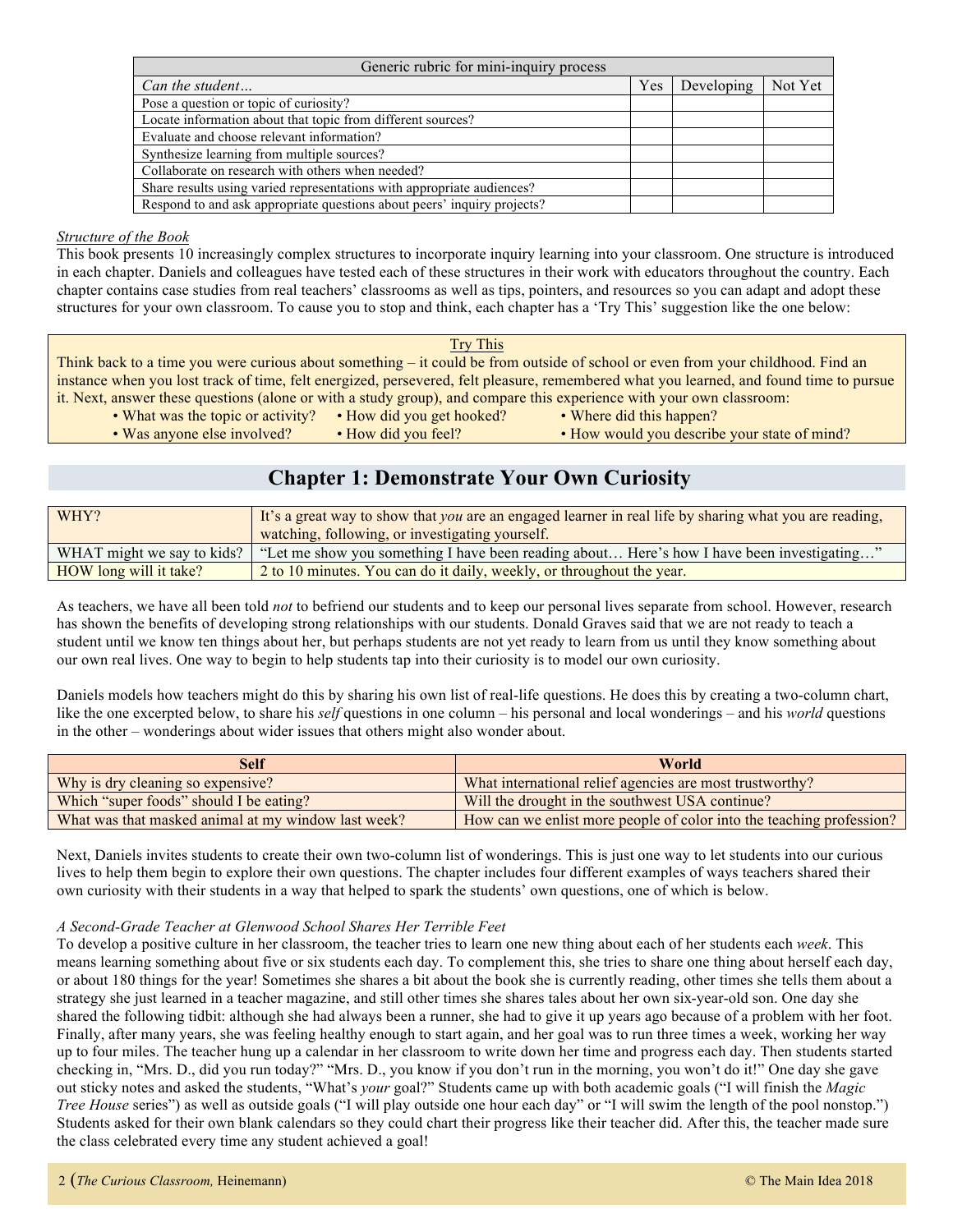Regardless of how much of your personal life you feel comfortable sharing, there is a clear benefit to "getting real" with students and revealing something other than the expert teacher face at times to show that you are also a thoughtful, curious, and resourceful learner.

Try This

|                                                                             | Surface your own inquiry questions by filling out your own two-column list of wonderings introduced in this chapter. If you are |                               |
|-----------------------------------------------------------------------------|---------------------------------------------------------------------------------------------------------------------------------|-------------------------------|
| having trouble, use the topics below to help you think of questions to ask: |                                                                                                                                 |                               |
| • A book you are reading                                                    | • A place you have always wanted to visit                                                                                       | • An item you saw in the news |

- 
- Items on your bucket list A person who has puzzled you recently A purchase you are pondering
- 
- 
- 
- 
- 
- A topic from your childhood Something you have always wanted to explore

### **Chapter 2: Investigate Ourselves and Our Classmates**

| WHY?                       | Delving into the questions <i>Who am 1?</i> and <i>Who are we?</i> helps to create a class culture in which<br>curiosity and risk taking are welcome. |
|----------------------------|-------------------------------------------------------------------------------------------------------------------------------------------------------|
| WHAT might we say to kids? | "There are so many interesting people here – what can we share about ourselves? The better we get to                                                  |
|                            | know one another the better we can work together, have fun, and explore new ideas."                                                                   |
| HOW long will it take?     | 5 to 10 minutes per session. Repeat five to ten times early in the school year.                                                                       |

"My kids could never do that!" This is a real concern teachers have about their students working collaboratively on inquiry projects: that they just can't be trusted to get along. However, teachers often don't realize the role they can play in developing this trust. They just assume that some groups of students can handle inquiry, and others can't. But there are proactive steps teachers can take to create the type of classroom climate in which challenging, collaborative inquiry projects are possible.

To establish this type of culture, teachers must help students build *identity* and strengthen *acquaintances*. In the classroom, students must develop a strong and positive identity because psychologists have shown that, "When people feel bad about themselves, they are more likely to show bias against people who are different." This suggests that students who are aware of their own traits, interests, character, experiences and beliefs are better equipped to interact with their peers. Once they are more aware of their own identity, students will be more open to others. Further, the more they learn about their classmates, the less likely they are to hate or bully them, an important factor when kids need to work closely together to investigate or explore topics.

Daniels reminds us that "getting acquainted" is really just beginning to share bits of our identity with others. When we meet another teacher for the first time, we might ask, "What grade do you teach?" When the person responds, "Third grade," we might respond, "Me, too, small world!" The brief activities in this chapter help students build identity and then get acquainted with their peers.

#### *Exploring Identities, Similarities, and Differences*

Below are three different ways kids can represent their own identities. Rather than having to announce who they are out loud, kids can use these graphic models to quietly think about and present themselves. Furthermore, these activities not only help kids understand who they are, but they are useful in learning about others and for surfacing ideas that might lead to inquiry projects later.

#### **Identity Maps**

Identity maps are similar to webs students use for brainstorming. Students start by putting their names in the center of a large sheet of paper and then draw branches to note what is important to them – family, favorites, etc. This, and all of the activities in this section, works best after the teacher has *modeled* his own version. Giving students plenty of time to go deeper allows them to add interesting details, explanations, or illustrations. You might propose a list of identity topics like the following to get their juices flowing:

| $\cdots$<br>$\sim$ $\mu$ | Age             | $\sim$<br>≁avorit<br>roods | $\overline{\phantom{0}}$<br><br>Family | эна                         |
|--------------------------|-----------------|----------------------------|----------------------------------------|-----------------------------|
| - 20                     | $\sim$<br>7100L | 11210n                     |                                        | <b>TONS</b><br>$\mathbf{P}$ |

#### **Partner Venns**

In pairs, students draw a Venn Diagram on a large piece of paper. Then they list their traits, likes, dislikes, and other characteristics on the diagram, using the overlapping space in the middle for items the pair has in common.

Activities like these work well early in the year. Students can share them with a partner, a group, or even the whole class, depending on comfort level. After sharing, students can hang up their work and walk around to put sticky notes on each other's with comments or questions. Next, they should discuss the items they have in common and continue to look for other commonalities. Hanging these diagrams allows students to do a gallery walk and examine what classmates have drawn.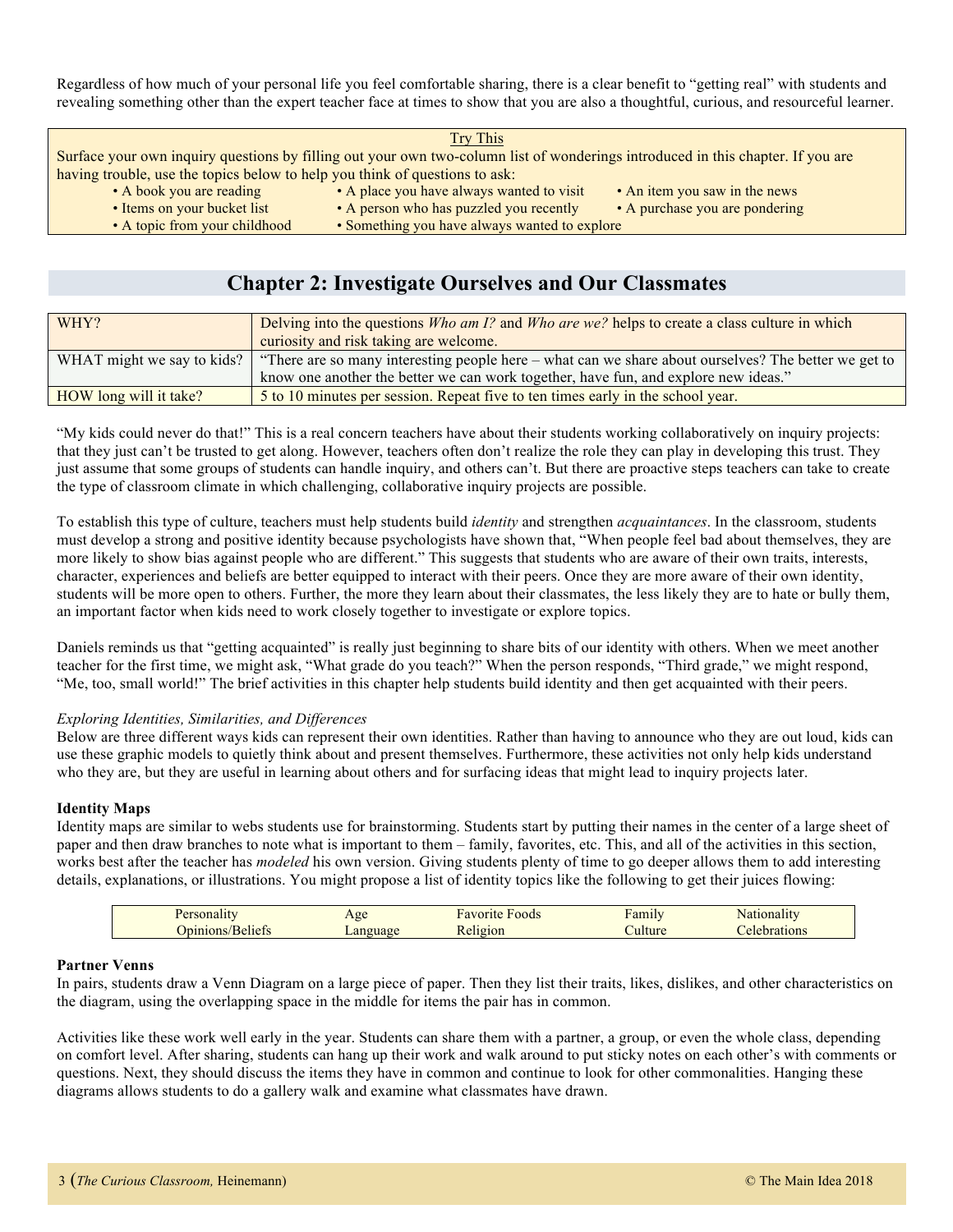#### **Step in, Step Out** or **Cross the Line**

In this activity, students cross a line or step into the middle of the room to share their opinion about something. For example, the teacher or a student says, "I like pizza" and everyone who agrees steps into the center of the room to "vote." After starting with lowerstake opinion questions, you can move to more controversial topics such as "Boys are better in math than girls" or "People should learn English if they move to America." Older students might move to four corners instead of simply crossing a line with the corners labeled *strongly agree, agree, disagree,* and *strongly disagree.* Whichever type of opinion statements you use, it's important to engage students in discussions about what they think and why they've crossed the line.

To develop and maintain the high level of trust needed in an inquiry-friendly class, it is important to continue to use these types of get acquainted and identity activities throughout the year, not just at the beginning.

Try This

Daniels reminds us that "getting acquainted" is really just beginning to share bits of our identity with others. When we meet another teacher for the first time, we might ask, "What grade do you teach?" When the person responds, "Third grade," we might respond, "Me, too, small world!" To remember what this is like, find a staff member you would like to know better and take some time to get acquainted by discussing neighborhoods where you grew up, accidents that have affected your life, or favorite family stories.

## **Chapter 3: Capture and Honor Kids' Questions**

| WHY?                       | If we want to build our instruction around kids' questions, we need a structure and culture that solicits<br>questions, captures them, and provides time for kids to pursue them. |
|----------------------------|-----------------------------------------------------------------------------------------------------------------------------------------------------------------------------------|
| WHAT might we say to kids? | "What are some topics you're curious about inside and outside of school? Let's make some lists."                                                                                  |
| HOW long will it take?     | Students take 1 to 5 minutes a day to post their questions in a notebook or on a public chart. At                                                                                 |
|                            | another point in the week students pursue answers to those questions.                                                                                                             |

When Daniels observed one first-grade class, he watched as a girl unobtrusively got up in the middle of a lesson, walked to the "Wonder Wall" in the back of the room, wrote a question on a sticky note, posted it on the chart, then quietly returned to her chair. This class had set up the structure and culture for students to raise their questions and begin to explore topics they are curious about.

In a different class – a sixth-grade class – the students created "noticing books" to take with them over the summer break. The journals were for everything from notes on their readings, journal entries, used tickets, photos, and more. When they returned to school in the fall, these pages served as fodder for a deeper and more thoughtful "What I did last summer" exploration. In fact, the journals were so powerful that a number of the students asked to continue to use them throughout the year.

*Honoring* students' questions may take many different forms in different classrooms, but in general it means that we:

- 
- regularly solicit kids' wonders allow ourselves and our classes to be interrupted by kids' questions
- 
- are open to students' questions reserve a space for kids' questions and regularly return to them
- 
- model our own wonderings provide time for students to pursue answers to these questions

Below are some structures to put in place to begin to capture and honor students' questions.

#### *Set Up and Maintain a Wonder Wall*

Classroom wonder walls provide an excellent way to foster curiosity. The wall serves as a structure for students to ask questions and seek answers and to foster their curiosity as well. In one particular classroom, students post their questions with sticky notes on the wall throughout the week whenever questions pop up – during independent reading, at the end of a lesson, whenever. These questions can be about any topic, both inside and outside of school: *If I swallow a seed, will it grow in my stomach? What is the most famous book every written? How did the first person on Earth get here?* Then on Thursday and Friday the class engages in a "wonder workshop" where students read articles, examine artifacts, and record their new learning. On Thursdays, together with the teacher, the class organizes the questions by putting similar ones together and then chooses the top five or six topics they would like to investigate. Students sign up for one of the five or six areas, and these become the groups that will conduct investigations. Each group searches for resources for their topic in print and online and puts the information in a basket. The teacher supplements this material by finding additional resources and places those in each group's basket as well. On Friday, the groups get to delve into their baskets and explore their questions further. By the end, each group creates a "wonder poster" that includes the facts, writings, pictures, and diagrams that represent the thinking the group has done around their topic. Finally, students share what they have learned, decide which questions have been adequately addressed, and hang the posters. The next week, this curiosity cycle continues.

#### *Use Idea Notebooks*

Some teachers, in addition to or instead of using a wonder wall, have their students use an "Idea Notebook." In one particular class, the first half of the notebook is used for writing ideas and drafts and the second is for more general questions and wonderings. It helps when the teacher carries around her own Idea Notebook to model having a curious life and using writing to spur thinking.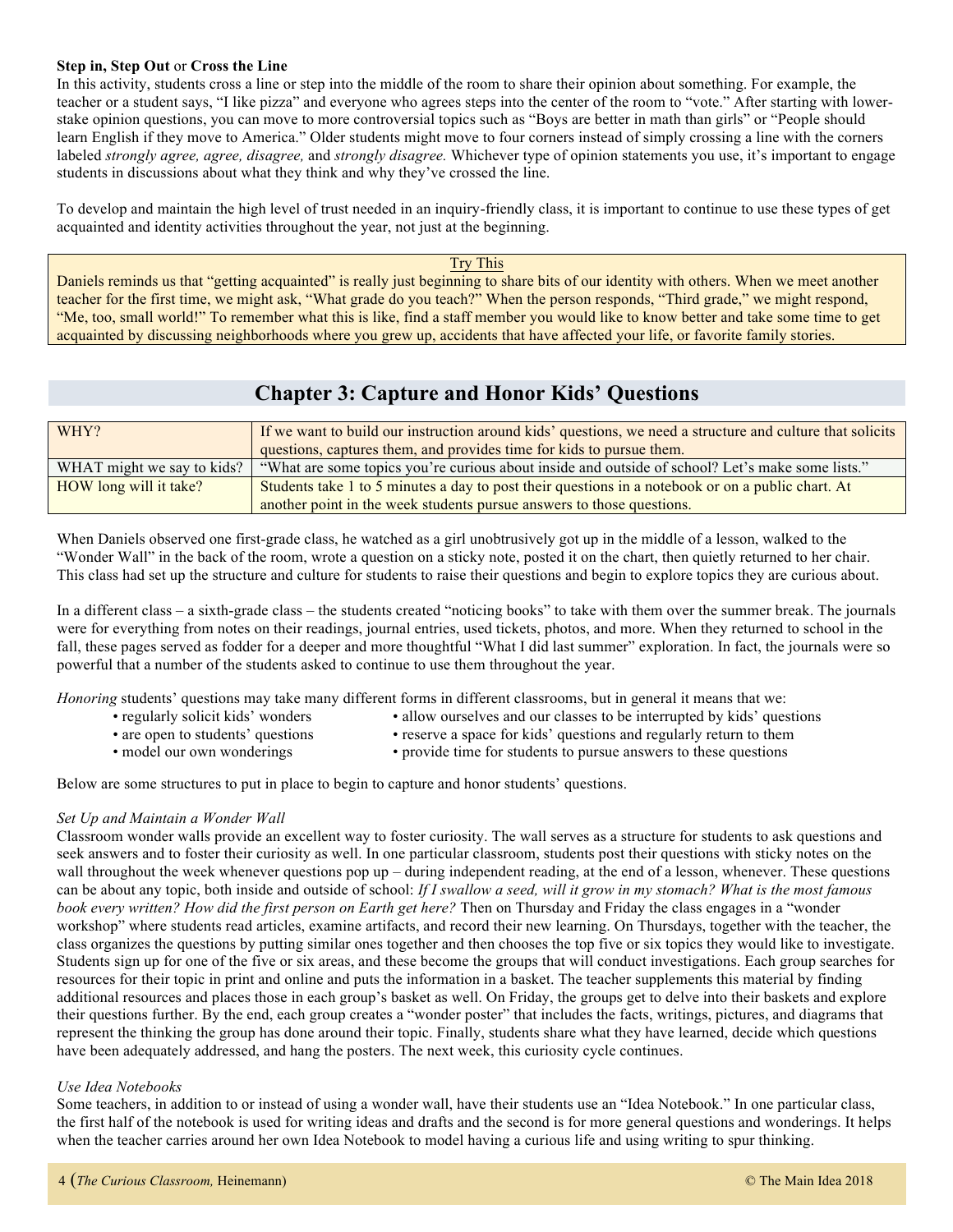At times, the teacher plans to intentionally use the notebook – for example, when there is a lesson on Gail Gibbons's text *Knights in Shining Armor*, the teacher might have students write down questions they have about knights and castles. At other times, the use of the notebook is completely student-driven and not tied to the curriculum at all.

#### *Ignite Community Curiosity*

In one school, the principal wanted to make sure that the *parents* had an understanding of the school's inquiry-based approach and were able to support it at home. To do this, the school decided to spark the curiosity of families by transforming the usual Open House evening into an adventure for travel – families would receive a blank "passport" upon arrival and go to different "countries" (rooms in the school) to get "visa stamps" (typical tasks parents need to accomplish like signing up for lunch plans, getting school photos taken, etc.) In order to help parents understand what it meant to "live a curious life," a wonder wall was placed outside of each classroom that families visited with a title that read, "What do you want to learn in grade this year?" With the markers and sticky notes provided, students and their parents could write and post their curious questions. These Family wonder walls were kept on the walls for several weeks of school.

Although students enter kindergarten full of curiosity and wonder, they often lose this natural spark by around fourth grade. By using the tools in this chapter, teachers can support and fuel student curiosity to help them sustain their intrinsic motivation in school.

Try This

Commit to writing down the questions and wonderings that *you* have over the next 48 hours. To do this, you must be aware of the activity, people, scenery, and world around you. What grabs your attention? What do you want to learn more about? To do this, you will need some type of portable device to capture your wonderings – anything from a phone to a notepad will work.

## **Chapter 4: Begin the Day with Soft Starts**

| WHY?                       | Letting students ease into the day with an independent activity of their choice activates their curiosity |
|----------------------------|-----------------------------------------------------------------------------------------------------------|
|                            | and spurs self-direction.                                                                                 |
| WHAT might we say to kids? | "Good morning. Let's take a few minutes first thing each day this week to pursue a topic you are          |
|                            | curious about."                                                                                           |
| HOW long will it take?     | 10–15 minutes per day. Try this for one week and consider adopting it for the year.                       |

In another classroom that Daniels visited, a neatly stacked pile of shoes was outside of the classroom door. It was first thing in the morning and inside the classroom kids were sprawled on the couch, lying on the rug, or at their desks. Most were reading books or tablets, some were writing in a journal, others were speaking quietly. Even the teacher was on the floor. This is a "soft start" to the day. Schools have been so focused on getting kids on task and teaching "bell to bell" that they haven't considered that perhaps students don't benefit from overworking themselves. When we immediately hand out worksheets and tasks as soon as kids enter the door, we may be recreating the frantic pace of the modern office. Do we need our students to be exposed to this stress so early? The idea of "soft starts" -- beginning the day with individualized and gentle tasks -- emerged as a better way to set the tone and mindset for genuine engagement and challenging inquiry later on. The fifteen minutes spent on a soft start is well worth it to maximize the rest of a kid's seven-hour day. Below are a few structures teachers have adapted to implement soft starts. Some are more structured than others. Some involve the same activity every day, while others include different soft starts for each day of the week.

#### *Put Play First*

Play time has been cut from many lower-elementary classrooms due to the emphasis on testing. However, there are a number of research studies that are beginning to show not only the social benefits of play, but the cognitive ones as well. One idea is to bring back a half-hour of open-ended play time at the beginning of the day so students can explore relationships and learning. The key is to create the spaces in the classroom and have the materials – blocks, dress-up clothes – for students to explore and engage.

#### *Provide a Daily Soft Start Theme*

An alternative to giving students complete freedom in how they start their day is to provide a theme that will structure what students are doing on each day of the week. In one classroom, the teacher has created the following schedule:

Monday: "Weekend Wrap-Up" – Students share news of their weekends in pairs.

Tuesday: "Talking Tuesdays" – Students read an article the teacher has chosen that relates to their unit and then list questions they have about the topic.

Wednesday: "Wonderopolis Wednesdays" – The teacher assigns a question of the day (from the bank of questions on this website: https://wonderopolis.org/) and students spend a few minutes researching the question on the web or reading articles. Thursday: "Throwback Thursdays" – The teacher projects a historical photo on the class Padlet and students digitally post their thinking about it.

Friday: "Fuel for Thought Fridays" – The teacher chooses a quotation from *365 Days of Wonder* by R.J. Palacio. She projects it, has a class discussion about it, and ends with a quick whip around the class to hear everyone's thoughts about the quotation.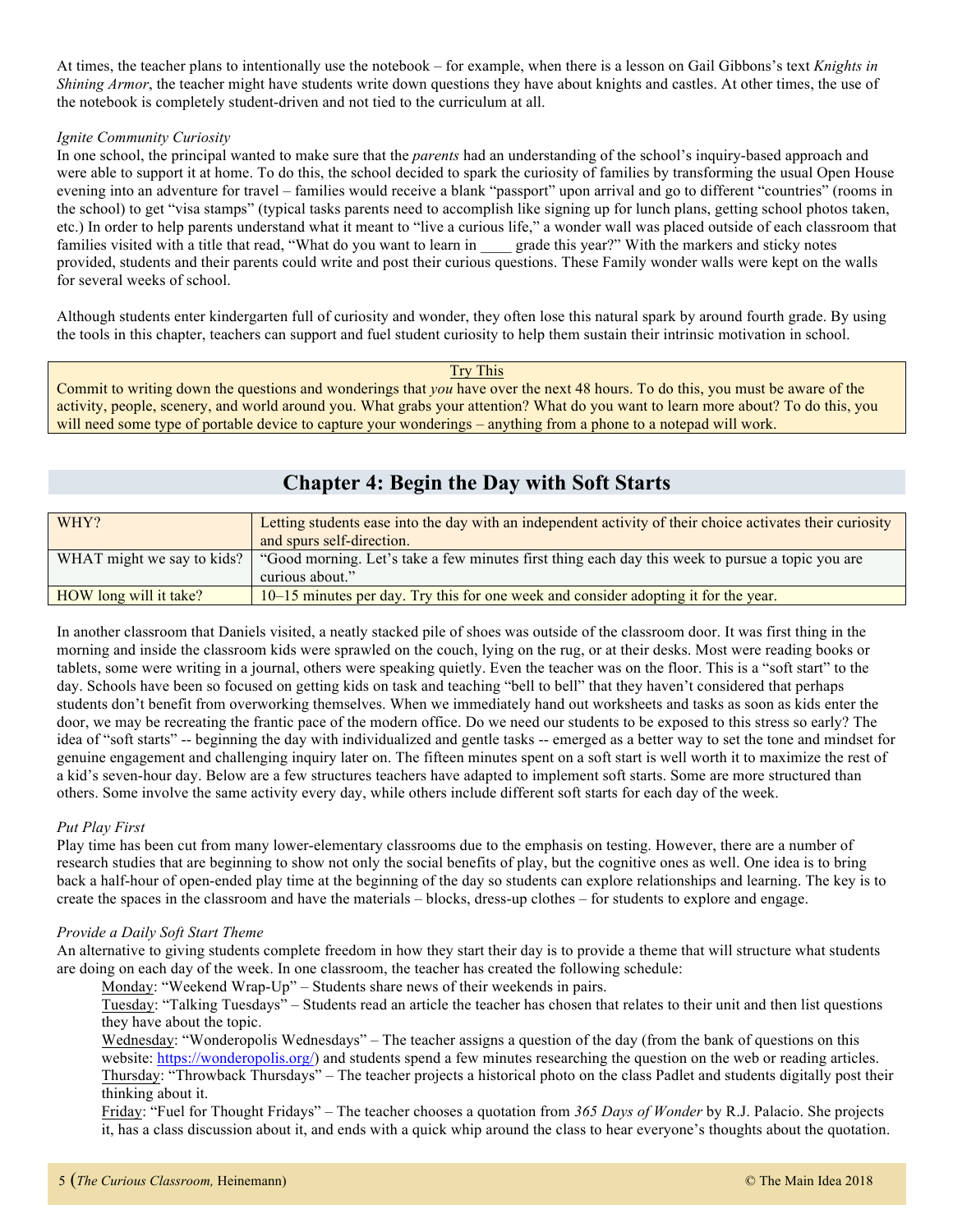#### *Give Students a Range of Soft Start Choices*

In one classroom, each day the students are given the choice to: (1) read independently, (2) free write, (3) scan the headlines, (4) work on their passion projects (personal inquiry projects), or (5) post comments to their book clubs via Edmodo.

While we may be habituated to starting the day with a teacher-directed, whole-class activity, it doesn't have to be this way. We can find a way to empower students with a choice that provides them with a thoughtful and personalized activity to ease into the day.

Try This Think back to your own elementary school years. Try to remember how any of your teachers started the day (National Anthem, Pledge, play time, teacher-directed lesson, seatwork, class meeting, music, movement, a read-aloud, a bell ringer, etc.) Reflect on this routine alone or with colleagues. Now think about your own routine for starting the day – are you pleased or do you need new ideas?

## **Chapter 5: Check Our News Feed**

| WHY?                   | The news taps into kids' curiosity and serves as one of the best sparks for inquiry projects.                               |
|------------------------|-----------------------------------------------------------------------------------------------------------------------------|
|                        | WHAT might we say to kids?   "Let's see what's in the news today maybe we will find something we want to learn more about." |
| HOW long will it take? | Perusing the news can take 5 to 15 minutes or several classes if kids choose a topic to investigate.                        |

When Daniels taught students in Santa Fe, he felt fortunate to have a class subscription to the *Santa Fe New Mexican*. He would have students spend the first five to seven minutes of the day looking through this small-town newspaper. Next, he would conduct a discussion that focused on an article nominated by a student. Everyone would go back and read that article, the student who chose it would describe what spoke to her in the article, and then the class would discuss it for two to three minutes. This would repeat for a few more student-nominated articles.

#### *Set up a News Ticker*

When we have kids explore the news, we want to ensure it is age- and content-appropriate. One way to do this is to compile resources we can trust. For example, you can use a web tool like Symbaloo (you just need an email address for an account) to bookmark all of your class' news sources on one page – like a modern-day news ticker! Below are some trusted sources you might include:

*National Geographic, Time for Kids*, Newsela, *Tween Tribune*, Wonderopolis, PBS Learning Media, Kids Discover, KidRed, DOGO News, The Kid Should See This, *Sports Illustrated Kids*, Around the World, Teaching Kids News, AEA Online, Today's Meet, Edmodo, Multiple Intelligences, *Everyday Math,* Khan Academy, Edmodo, Seesaw, Photos of Class, KidBlog, Piktochart, Venngage, Smore, Smithsonian, Scholastic, and more!

After spending the beginning of the year setting your students up by modeling how to access the sites and find articles, you can set aside regular time for kids to explore the news. For example, one teacher provides 20-30 minutes on Thursday mornings for students to explore news sites. She ensures that students look for school-appropriate topics and read at the right reading level (important for Newsela). Students take notes in their notebooks or on sticky notes and then share new learning and any outstanding questions. Not only does this spark curiosity, but it helps students develop the habit of regularly reading and critically thinking about the news.

#### *Follow a Webcam*

One class observed the life of an eagle family every day via a webcam. Mounted in the tree where the family was living, this webcam provided 24-7 access to the lives of these eagles. When students arrived, the nest was already projected on the Smart Board. Every day students spent time observing and jotting down notes about Mom, Dad, and the eaglets. Because of the students' curiosity, the teacher decided to leave the webcam on all of the time. Did this disrupt class sometimes? Once during reading workshop the Dad was delivering a fish to the young eagles and the kids just had to grab their observation notebooks – so yes, it did, but it was worth it!

There are a number of interesting webcams that can fuel students' curiosity, such as the following: San Diego Zoo, Earth Cams for Kids, Smithsonian National Zoo, Alaska Department of Fish and Game, and Animal Planet. Also, SkylineWebcams.com includes views of cites, world heritage sites, natural wonders, and oddities (like doggie day care!)

#### Try This

For a typical weekday, jot down every news source you consult: magazines, books, television, radio, the web, apps, etc. Think about which ones you could use or adapt for your students. In addition, explore other kids' news sources introduced in this chapter. Which ones might you use with your own students?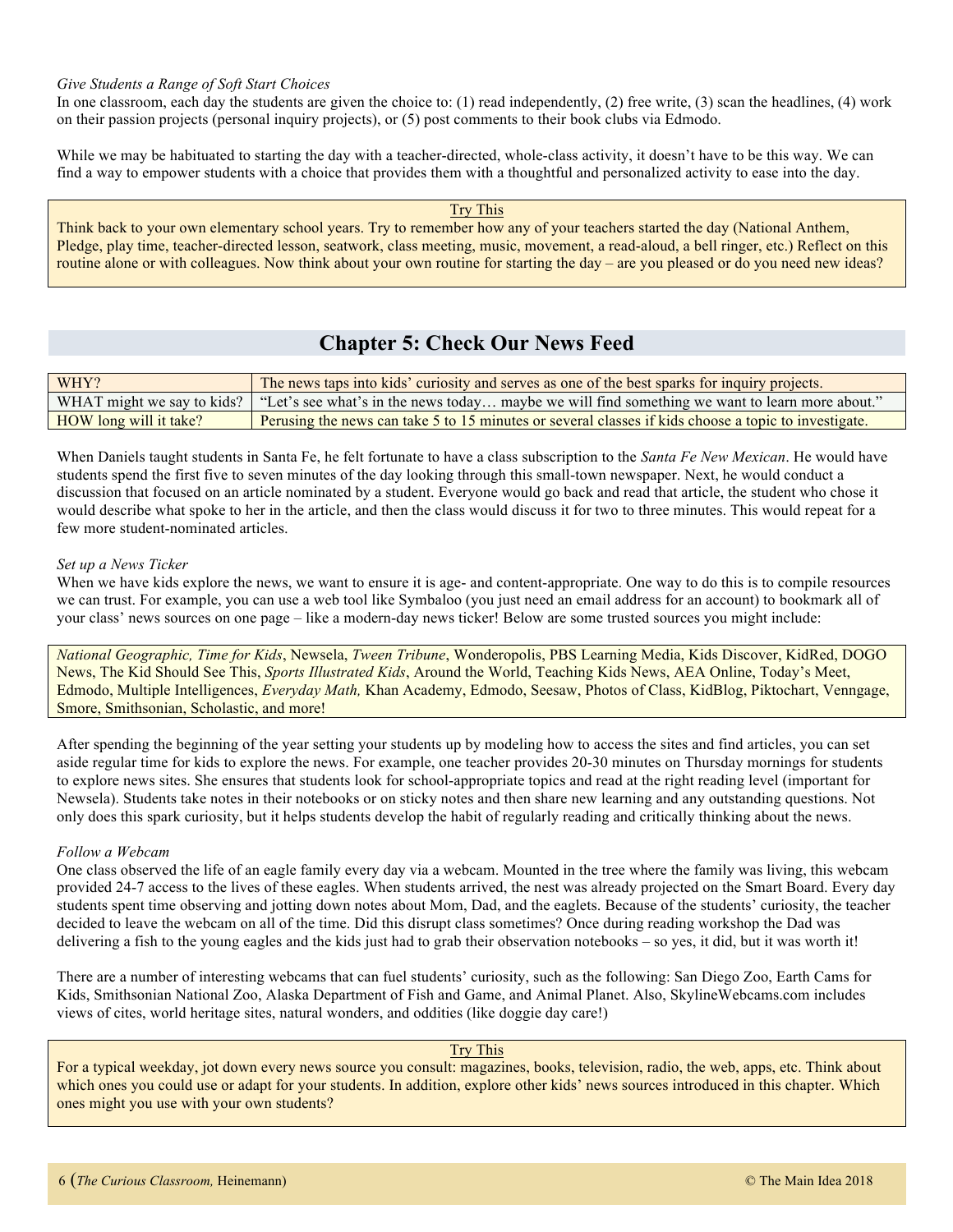### **Chapter 6: Hang Out with an Expert**

| To help kids learn authentic and reliable information, we need to connect them with real-life experts. |
|--------------------------------------------------------------------------------------------------------|
| This also allows them to witness what it is like to be passionate and devoted to a specialty.          |
| "We have been studying our local watershed through readings, videos, and the web, so now is a good     |
| time to learn more from a real expert who works on the environment every day."                         |
| 15-20 minutes for a recorded or live video visit or an hour to meet an expert in person                |
|                                                                                                        |

Daniels's sixth-grade students couldn't get enough of the book, *The Emotional Lives of Animals*, but luckily their inquiry didn't have to end with the book. The author, Mark Beckoff, offered a telephone conference from his home in the Rocky Mountains. During this phone call, he patiently answered over an hour's worth of questions from the class. When another group of Daniels's students were studying nuclear weapons, he called the Los Alamos National Laboratory (just 30 minutes away) and ordered up a nuclear physicist! There are tremendous benefits to introducing students to adult experts to help bring learning to life. Further, even the busiest and most famous of adults enjoys helping kids learn and will set aside time for them. By compiling a file of experts -- including parents, community members, employees of local businesses and nonprofits, professors -- you can have ready access to some of the best and most worthwhile resources for your students' inquiry projects. This type of access can take several forms, as described below.

#### *Book a Personal Appearance*

When one first-grade teacher did a read-aloud of Seymour Simon's *Super Storms*, her kids became riveted by hurricanes, tsunamis, tornadoes and more. In the course of investigating, the word *meteorologist* kept appearing. So, the teacher reached out to the local TV station and arranged for a real live meteorologist to visit the class. To prepare for her visit, the class learned more online, searched the web for videos of this meteorologist in action, and compiled the questions they had not been able to answer through research. They had so many questions -- *What makes lightening white? Is there such a thing as blizzard alley? What type of storm is the deadliest?* – that the meteorologist didn't even get through her presentation. The students were completely engrossed, learned a ton, and the visit was absolutely free (most TV stations send their on-air personalities to schools as a public service and to increase viewership!)

#### *Host a Live Video Visit*

Sometimes an expert doesn't live close enough to visit a classroom. For example, one class became immersed in forming a theater company, but they needed to learn more about the business side of running a theater – how to make money! It turned out that the uncle of one of the students owned a theater company and knew all about the business side. However, he lived in Miami and this class was in North Carolina. They decided to set up a virtual interview, something you can do with programs like Skype or FaceTime. Whether you plan to bring a guest "into" your classroom virtually or in person, below are tips for successful visits with guest experts:

• **Where to find guest experts** – Start locally with parents and the school community and then ask local businesses,

organizations, government agencies, and colleges.

• **How to coach experts** – Talk to the expert beforehand to share the project and what you want the students to gain from the experience. Also, determine the speaker's comfort level with the age of the students. Don't forget logistics (what is the space like, are there any technology needs, etc.) Be sure to share some of the students' questions and answer the guest's questions. **• How to coach the students** – Prepare students with enough background for a successful visit and plan questions ahead. Discuss how to ask follow-up questions, take notes, and what the class plans to do with the new information they've learned.

If you can't host a live video visit or bring an expert into your classroom, there are still other options. For example, students love to hear from the authors of their favorite books, but these experts often have the busiest schedules. You can find and show pre-recorded videos of them being interviewed on several websites:

• **Reading Rockets** (readingrockets.org/books/interviews) has a large collection of interviews of authors such as Chris Van Allsburg and Patricia Polaco.

• **NBC Learn** (nbclearn.com/writers-speak-to-kids) has interviews with Jacqueline Woodson, Mo Willems, Gordon Korman, and others.

• **ChildrensBooksabout.com** provides the life stories, not interviews, of authors such as Roald Dahl, Beverly Cleary, Dr. Seuss, Maurice Sendak, and others.

• **YouTube** has a number of resources – just search your favorite authors!

#### Try This

Think back to your own school experiences and try to remember what field trips or expert visits you can recall. Have you found ways to connect your own students with experts?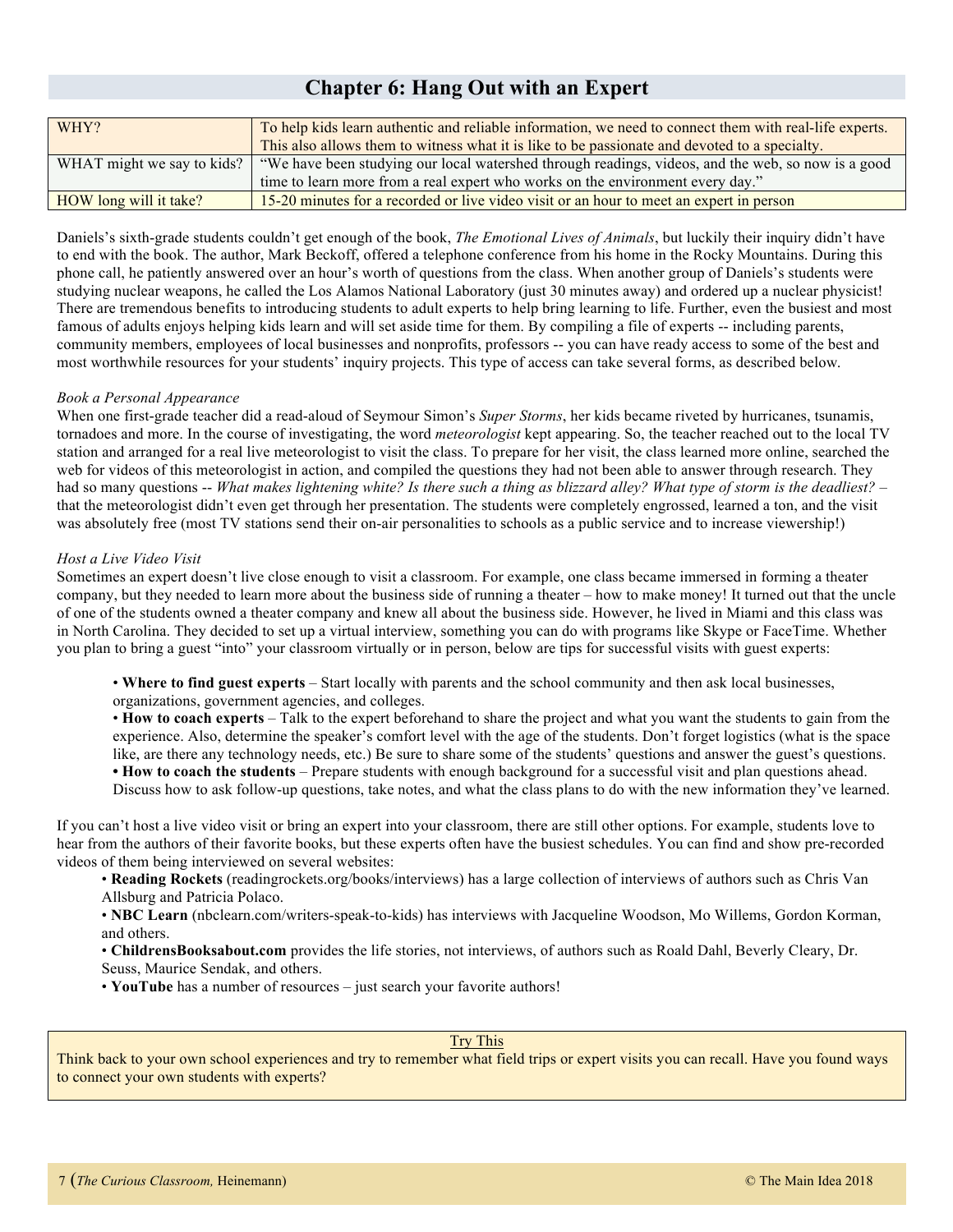## **Chapter 7: Pursue Kids' Own Questions with Mini-Inquiries**

| WHY?                       | Children often come up with questions that are far more interesting than those from adults. Providing |
|----------------------------|-------------------------------------------------------------------------------------------------------|
|                            | time for kids to investigate <i>their own</i> questions makes for engaging and authentic inquiries.   |
| WHAT might we say to kids? | "What a great question! I don't know much about that myself, so let's take time to look into it."     |
| HOW long will it take?     | 5 minutes to answer a simple question and longer for mini-inquiries – from an hour to weeks           |

One kindergarten teacher didn't plan on teaching about bees. But then during an activity, one of her students asked, "What color are bees' wings?" Everyone started yelling out answers so the teacher projected an image of bees on the computer and this led to another debate: Do bees die when they sting you? The class became engaged in investigating more. So, during her prep, the teacher created a chart with three columns, *Bees Can, Bees Have*, and *Bees Are*, and gathered resources for the kids to explore. That afternoon, the kids dove into research mode and wrote down facts on sticky notes that they hung on this chart. This was a mini-inquiry that wasn't planned; it resulted from kids' own questions. Even though teachers follow students' leads, they are far from observers. As you can see above, teachers play an important role in facilitating the research and providing a structure to gather and present content. Below are a few structures teachers have used to implement mini-inquiries in addition to the spontaneous approach described above.

#### *Schedule a Genius Hour*

Like some progressive, high-tech companies that allow employees to explore projects of their own interest on top of doing their regular jobs, some teachers schedule one hour a week when students can investigate their own questions. To ensure this is productive, teachers don't simply carve out an hour and expect it to be *genius*. Rather, they plan all week. For example, some teachers model their own questions and research throughout the week. They also have students keep lists of their questions/curiosities/wonders in either a private notebook or on a public chart in the classroom, "What Are You Curious About?" One teacher has boxes in the room, "Wonder Boxes," so students can contribute questions privately and anonymously, and then have them read to the whole class on Fridays. One teacher notes that the act of reading student questions aloud validates them, gives students ideas, and helps to form inquiry groups when students have similar questions. During the actual Genius Hour, students can work alone or in groups. Working at tables, on the floor, on the rug, wherever, students use books, articles, and technology to research and record what they learn. The teacher's role is to confer, facilitate, encourage, direct, and offer feedback. A simple checklist with the names of students, their inquiry questions, and the status of their work, is useful. At the end of the hour, students might gather and share a few facts they've learned about their topics.

#### *Run a Recurring Inquiry Project*

In one school, the fourth-grade teachers run a recurring inquiry project called "Travel Tuesdays." At the beginning of the year each student writes down the name of the place she most wants to visit in the world. These papers are folded and put into a jar. Then each Tuesday, one paper is drawn from the jar and the class conducts a group inquiry into that location. Interestingly, this is a *rapid* inquiry project. Sometimes, as teachers, we draw things out and students lose steam when studying a topic. In these classrooms, as soon as the travel destination is chosen, students have *just a few minutes* to fill out the following on a note-taking form: what they know and questions they have about the location. Next, the teacher asks students to state what topic they want to explore. For example:

*Teacher*: OK, who has a topic? *Student*: Alaskan animals. *Teacher*: You mean pick one and research it? Got one in mind? *Student*: Bears. *Teacher*: Who else wants to study Alaskan bears? One, two three, OK, grab a computer and dig in. Who's next?

Topics are handed out in *less than five minutes* and then the teacher opens a Padlet page and creates a box for each research team (chart paper also works). Now the teacher's role is a light one – she comments, suggests, and coaches the students as they engage in research. Finally, students must synthesize what they've learned and post the most important points on the Padlet. There is no final ceremony or gathering, just the Padlet posting. And the entire research takes just 20 minutes.

#### Try This

Take a look at the questions you were curious about in Chapter 1 (or if you didn't do that activity, take time now to write down 10 questions you are curious about). Choose one and spend 15 minutes exploring it right now. Google it, hit the library, phone a friend – however you want to research it. You may have more questions now than when you started and you may be planning to spend additional time doing even more research – both of which we hope will happen for the students we teach!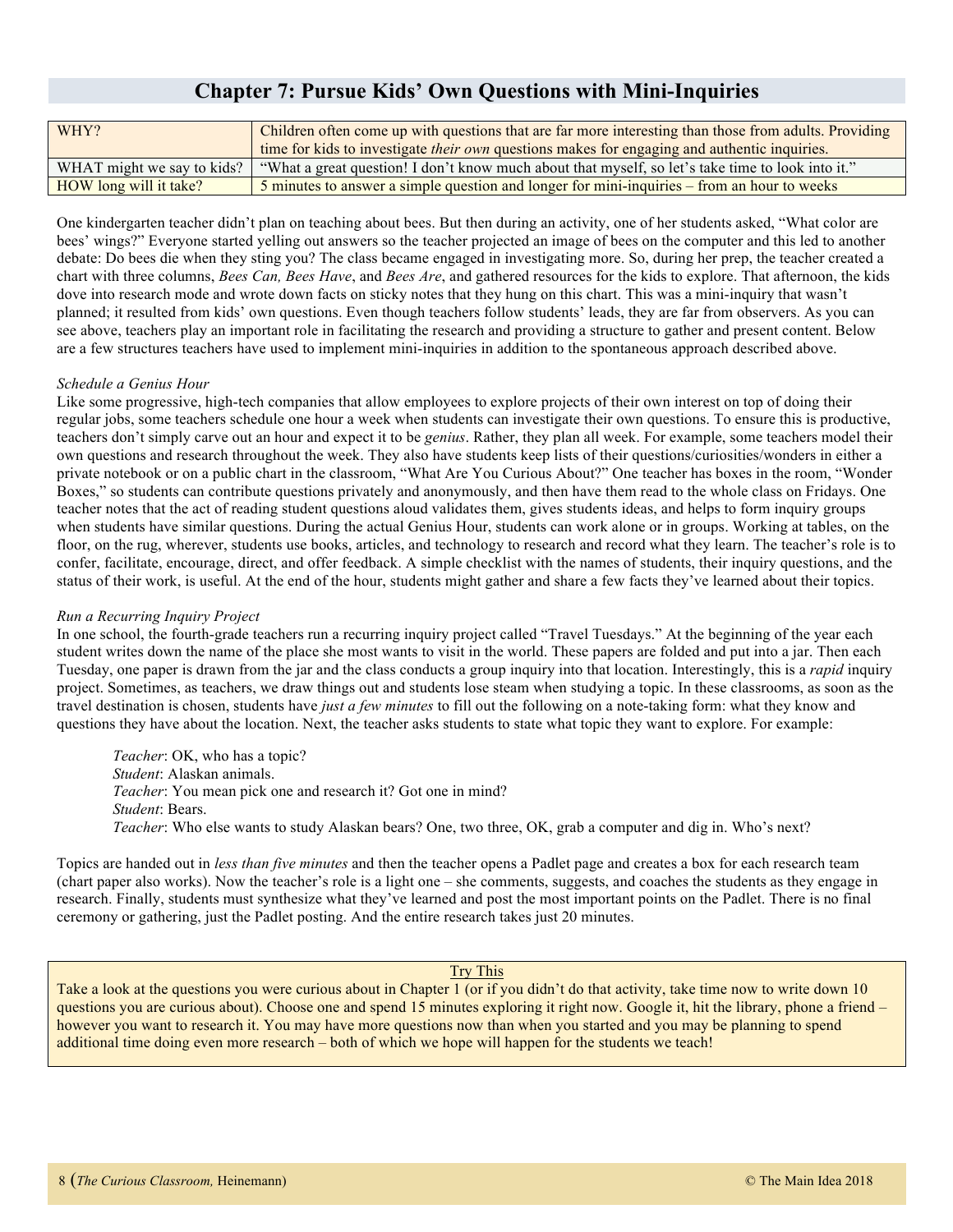## **Chapter 8: Address Curricular Units with Mini-Inquiries**

| WHY?                       | To build engagement for units that may be less interesting to children, start with kids' questions.     |  |
|----------------------------|---------------------------------------------------------------------------------------------------------|--|
| WHAT might we say to kids? | "You know we are going to study our state's history – before we start, let's try this" Or, "Now that    |  |
|                            | we have studied our state's history, choose something you were curious about to delve in deeper."       |  |
| HOW long will it take?     | 10 to 15 minutes at the beginning of a required unit or at the end of a unit for kids to research their |  |
|                            | own interesting questions about the subject                                                             |  |

All teachers have had the experience of wondering how to hook kids on material that is, at least initially, not very engaging. However, if we can find a way to flip on their "curiosity switch," research shows that they are much more likely to engage in and persevere with subject matter they would not have chosen on their own. So, it helps to try to find the most outlandish, disgusting, or implausible aspect of the required unit to turn an otherwise boring topic into a fascinating one. You can start a unit with this captivating material as a way to hook students. Studying electricity? Share that Edison once electrocuted an elephant to prove the superiority of his direct current. Or, after you've taught the subject matter, you can let students choose something in the unit they found compelling or intriguing to research further. Below are two ways to engage students in those required units.

#### *Provoke Students' Interest with Your Own Story*

One teacher knew she had a weather unit coming up, so she decided to share her own scary and exciting personal encounter with a tornado. She shared that she and her husband were driving in Wisconsin when all of a sudden there were tornado sirens, fist-like balls of hail, and green skies. She took cover under a bridge for over an hour. This experience made her realize that she really knew very little about tornadoes. Once she shared this with her students, the questions came flying. She noticed a theme in a lot of the questions – the kids were concerned about their *safety*. So, in addition to studying tornadoes, the class asked the principal about the protocol for tornado drills and the kids crafted a 'tornado plan' to use at home with families. Because of these and other activities about tornadoes, these students became some of the most informed citizens in all of Chicago when it came to tornadoes!

#### *Use students' own questions to set up a curricular topic*

In one school, the teachers collect students' questions at the beginning of each unit and use these questions to guide the learning. Just like with other structures introduced in this book, the teachers gather students together to brainstorm questions they have about the upcoming unit, provide time for discussion so kids can elaborate on these wonderings, and then post the questions for all to see. Some of the questions – "quick finds" – don't take much time to research and students end up grabbing time whenever they can to answer these questions: when settling in for the day, after finishing other schoolwork early, during recess, etc. Investigating their own questions helps to engage them in the unit.

Whether you tap into students' own interests at the beginning, middle, or end of a unit, when the learning is more kid-directed you may find that you can "cover" even more material than you had anticipated.

#### Try This

Choose a piece of the curriculum that you have to teach. Now try to find some interesting, crazy, or unexplored aspect of the subject that you could use to hook your students. You probably won't find this in your textbook. You can find juicy material on the web but you will most likely end up with adult resources that need to be adapted for kids. Try Googling, "weird (fill in your state) history." For example, if you search for "weird Texas history," you'll find some strange laws that exist:

In Texas, you may not shoot a buffalo from the second story of a hotel.

In Corpus Christi, it is illegal to raise alligators in your home.

In Texas, it's against the law to have a pair of pliers in your possession.

### **Chapter 9: Lean into a Crisis**

| WHY?                       | Crises are inevitable. After reacting with our hearts, we can use inquiry strategies to help kids cope |
|----------------------------|--------------------------------------------------------------------------------------------------------|
|                            | and build understanding.                                                                               |
| WHAT might we say to kids? | "I know you may be feeling upset and worried. I am, too. Shall we talk about it? What are you          |
|                            | wondering? Are there things we need to do?"                                                            |
| HOW long will it take?     | There are no limits. Find a balance between exploring these pressing issues and not allowing kids to   |
|                            | wallow in sadness for too long.                                                                        |

Inevitably, when you spend 180 days with students, sad or bad things happen. A class pet dies, someone moves away, a family member is in a car crash, or a bullying incident occurs. Often there isn't time to go home and plan a unit over the weekend to address the issue. It is something you need to address *right away*. In addition, you very well may not be the expert on the topic or how to handle it. Our first response should be with our heart – to help kids manage their worry or concern. But after this, these occasions often provide *entry points for inquiry*. If you have already created an inquiry-friendly class with the routines introduced so far, then much of what you need is already in place.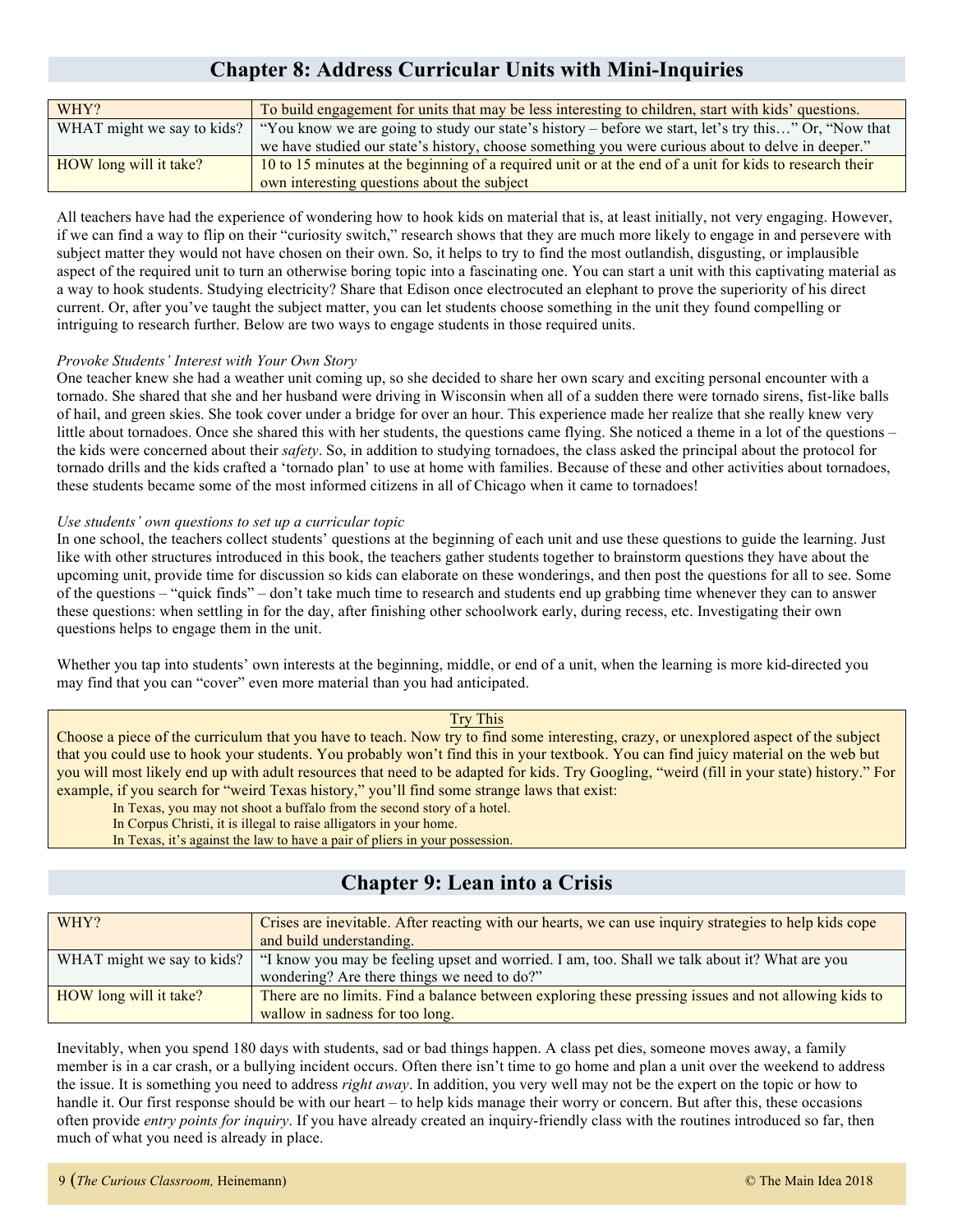#### *When a Classmate is Hurting*

In one second-grade class, the mother of a student, John, died unexpectedly. Although the teacher had seventeen years of experience, she had no protocol for this. Fortunately, she was able to speak to a guidance counselor, read about the grief children experience when losing a parent, and confront her own emotions *before* John returned to the class. She began by sharing the news in a straight-forward way, letting the kids know how sad she was, and telling them that she trusted the class to help John through this difficult time. She shared what she had learned when researching this type of grief and allowed students to express their own feelings as well. It was also important to let the students know what to expect when John returned – that he might not want to participate in all class activities, he might keep to himself, and he might not want to talk about his mother. As a result, some students were not sure how to interact with John when he returned. Because this was a class used to inquiry structures, one student suggested they create a T-chart with a column for what they might *say* to John and the other for what they might *do*. Examples included, "walk with him to recess," "ask to be his partner in math," and "put dinosaur pictures in his mailbox." Overall, because the teacher had previously set up structures to support inquiry learning, she was able to tap into these during this crisis. Here is some of what she did:

- 
- she modeled her own ways of coping she didn't assume an expert role
- she acted as the lead learner in the room she gathered kids as a community
- she let kids speak and ask questions she scribed kids' thinking on charts
- 
- she conducted her own research into the topic she was authentic about her own thinking and feeling
	-
	-
	-
- she helped students identify and plan possible actions she built lessons based on kids' wonderings and worries

#### *Address an Upsetting News Event*

In this day and age, we can no longer keep upsetting news items from the eyes of our students. We live in a hyperconnected world and there is just no way for our students to avoid scary or painful world events. When topics are particularly painful or shocking, rather than delving directly into inquiry, it is best to first provide students with comfort and assurances of safety. If it is developmentally appropriate and students are asking a lot of questions, *then* you may want to let them explore further. For example, one class was deeply disturbed by images of mass graves of Syrian children and wanted to know what was being done to help these refugees. After doing some research, the teacher found the Karam Foundation, an organization that builds both awareness and encourages action. This information ignited a fire for this class. The students not only read up on the subject, but they planned a fundraiser – making bracelets – to raise awareness and funds. Not only did they raise \$400, but after making a YouTube video about their project, another school in Illinois decided to join them and raised over \$800. Again, this was possible because the teacher had created the structures – the physical space of the classroom, the collaborative tools, and the habit of relying on student voice – so students had a foundation from which to plan this project. If the crisis is too painful to address in this manner, see pages 168-169 in the book for a list of suggestions compiled from the *American Psychological Association, American School Counselors Association,* and other respected organizations.

#### Try This

If you feel comfortable, think back to when there was a crisis or bad news in your school growing up – either from world news or when something happened to a member of your school community. What memories do you have of the event? How did your teacher handle it? Consider alternative responses and how this might have impacted the students.

## **Chapter 10: Learn with Partners and Pioneers**

This chapter introduces three schools that have adopted an inquiry or project approach to teaching across the school. Take a look at the chapter to learn more about Duke School, Glenwood School, and Eason Elementary. While there isn't enough space in a summary to capture the approaches each of these schools uses, there are some key takeaways to help schools and districts implement an inquiry approach across the organization, some of which are below:

*• Hire with inquiry work in mind* – If you want your school to be infused with inquiry, look for teachers with this experience.

*• Create a schedule that supports inquiry learning* – Students will need longer blocks of time to do project work and teachers will need collaborative planning time.

*• Use coaches as inquiry learning resources* – Coaches must get into classrooms, observe, co-teach, and provide resources.

*• Help teachers make the transition to student-directed inquiry* – Don't assume everyone is ready. Reassure teachers that it is OK to let their fears go, take risks, and even have fun! Then be sure to support a culture of sharing and learning from one another.

*• Don't just have teachers "do" inquiry with the students, but engage them in "living" it themselves* – Ensure teachers have

opportunities to practice inquiry *outside* of the classroom as well: in committee meetings, for professional learning, etc.

*• Create an overall plan for inquiry learning* – This can be in the form of a map (see p.187 for a sample district plan for inquiry) or a list of core values (like "we nurture curiosity and wonder.")

*• Administrators must be actively involved* – They should attend workshops alongside teachers and be present in classrooms.

• Bring the parents and community along in their understanding of inquiry learning – It's not enough to send out a newsletter; instead use an inquiry approach to educate parents (see the videos one school created on p.186 about their inquiry-based curriculum.)

*• Document the work* – Because inquiry projects often get repeated in subsequent years, keep a bank of local experts to call on and document the projects and student work. Documenting student learning also allows students to assess what they have learned and the school to share that learning with parents.